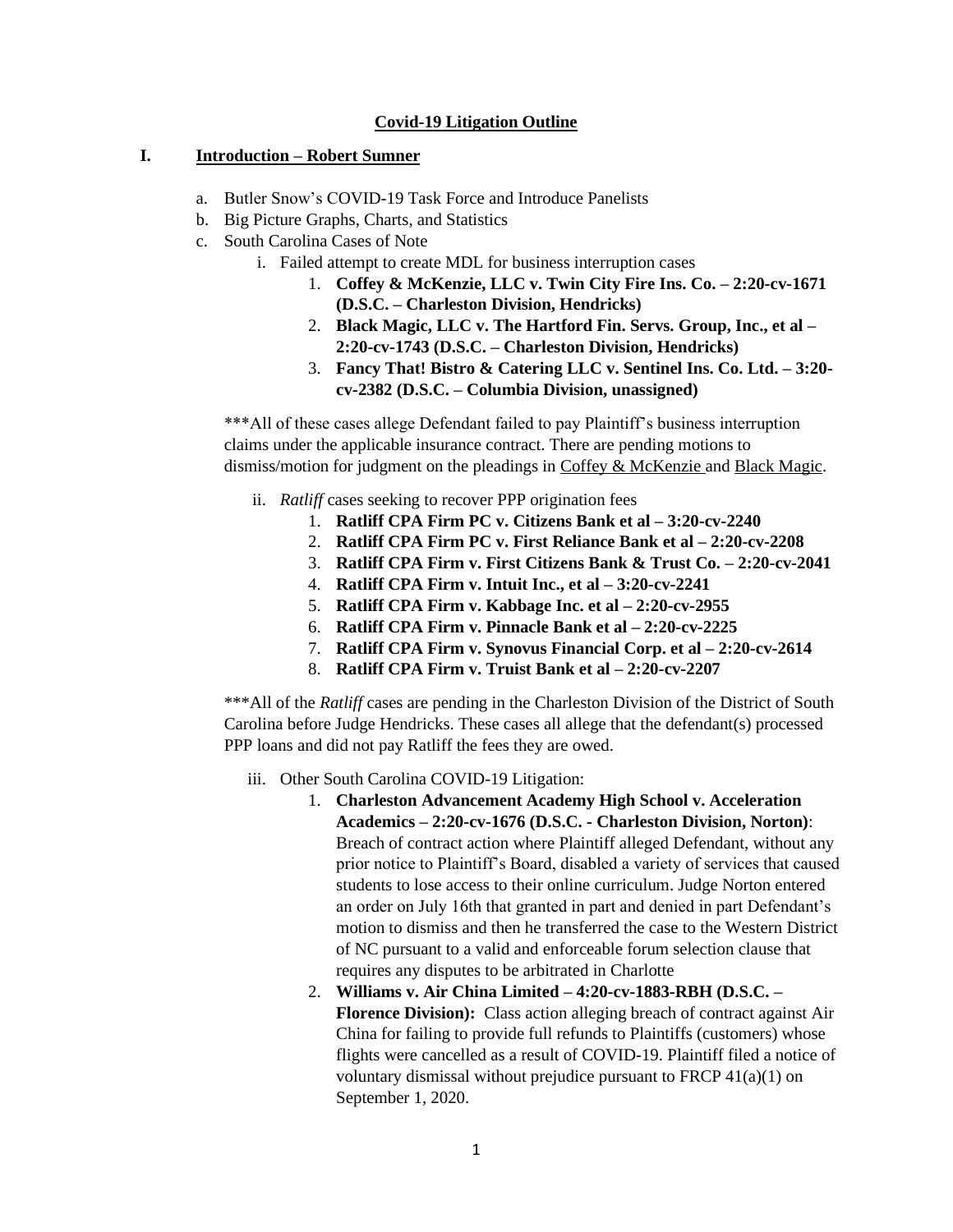- 3. **Mackie v. Coconut Joe's IOP LLC – 2:20-cv-02562 (D.S.C. – Charleston Division, Norton):** Class action where Plaintiff alleges he and others similarly situated were terminated in violation of the Families First Coronavirus Response Act (FFCRA). Plaintiff also alleged Defendant violated the minimum wage provisions of the FLSA. Essentially, according to Plaintiff, he alleged he had COVID-19 symptoms while at work, left to go get tested, and was terminated for leaving without permission. Answer has been filed, but no pending motions.
- 4. **Peay and Associates, LLC v. First Community Bank et al – 6:20-cv-2651 (D.S.C. – Greenville Division, Cain):** Class action alleging Defendants failed to pay mandated agent fees to Plaintiff, who were assisting clients with submitting applications to obtain PPP loans under the CARES Act. This case is before Judge Cain and there is a pending motion to remand that has not yet been ruled on.
- 5. **Hope Clinic LLC et al v. Heartwise Clinic LLC – 2:20-cv-2051 (D.S.C. – Charleston Division, Hendricks):** Litigation arose out of dispute between a testing facility and a corporation that provided the testing materials and ran the back-end logistics for Plaintiff. Before Judge Hendricks could rule on the pending motion for a preliminary injunction, the case settled and Judge Hendricks entered an order dismissing the case.
- 6. **Taylor v. Charleston Southern University – 2:20-cv-2731 (D.S.C. – Charleston Division, Hendricks)**: Class action alleging breach of contract, unjust enrichment, and conversion seeking reimbursement for tuition fees and other costs Plaintiffs paid for to attend Charleston Southern for the Spring 2020 academic semester. Case arose after Charleston Southern cancelled all in-person classes and closed its physical campus on March 18, 2020 following the spread of COVID-19. There is a pending motion to dismiss and a pending motion to remand; no substantive orders have been entered yet.
- d. Potential Developments in South Carolina
	- i. Real Estate Litigation
		- 1. Commercial Landlord-Tenant Leasing Litigation
		- 2. Commercial Loan Foreclosure Litigation
		- 3. Commercial Mortgage Backed Security (CMBS) Litigation

# **II. Employment Considerations – Tim Lindsay**

- a. NLRA Issues
	- i. Concerted Activity
		- 1. Employees express safety concerns
	- ii. Bargaining Obligations
		- 1. Changes in workplace conditions
- b. OSHA Issues
	- i. General Rule: providing safe work environment
	- ii. CDC Guidelines
	- iii. Preparing a COVID policy/rule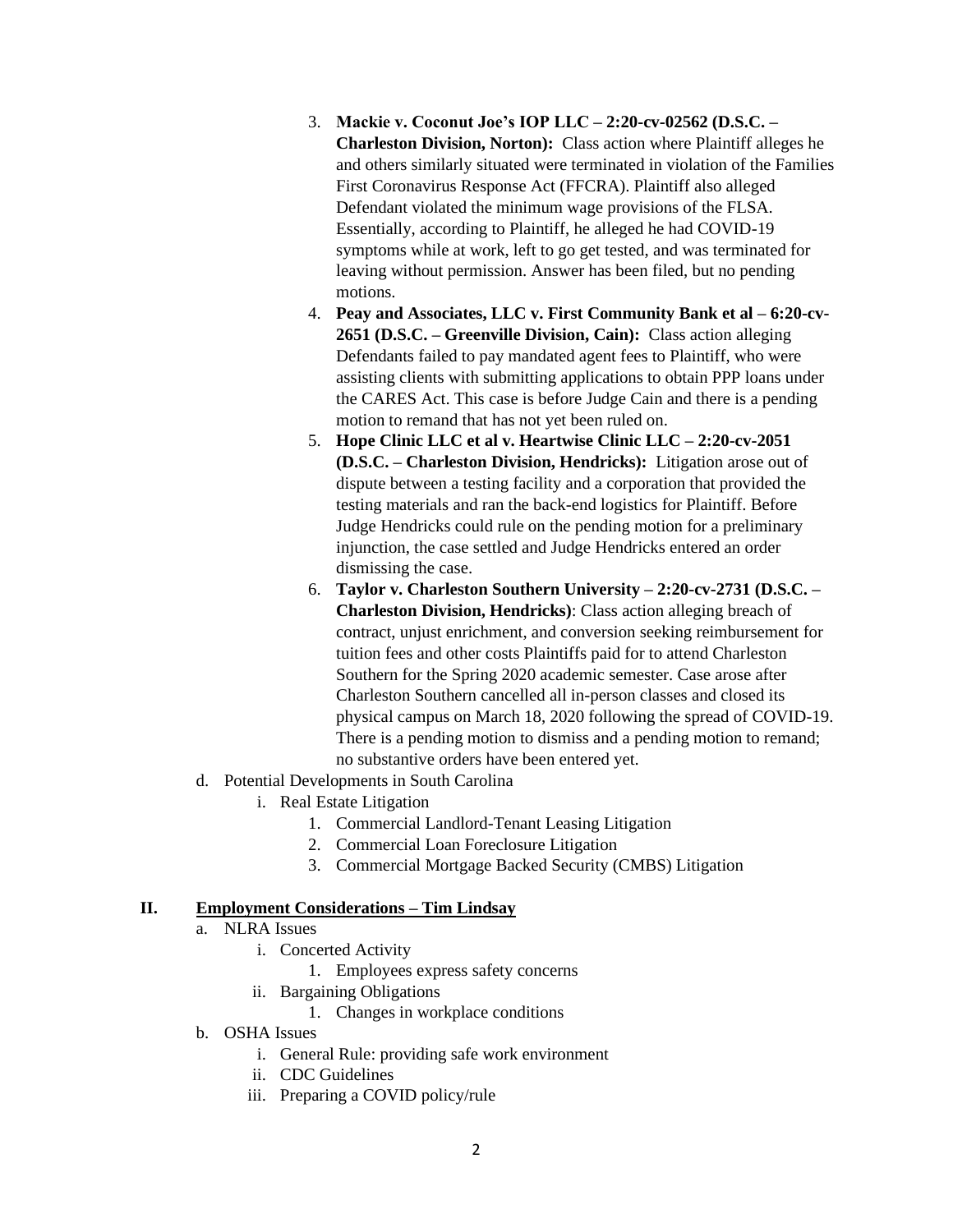- iv. http://www.scosha.llronline.com/coronavirus.aspx
- c. WARN Act
	- i. 60-day notice requirement
		- 1. Unforeseeable circumstances
	- ii. Business Closure or Layoffs vs. Furloughing Employees
- d. Litigation Issues
	- i. FFCRA and FMLA
	- ii. DOL Final Rule *State of New York v. U.S. Dept. of Labor*, Case No. 20-cv-3029 (S.D.N.Y. August 3, 2020).

# **III. Legislation – Kat Carrington**

- a. Federal
	- i. HHS PREP Act Declaration
		- 1. "Recommended Activities"
		- 2. "Covered countermeasures"
		- 3. "Covered persons"
	- ii. Immunity afforded by the PREP Act
		- 1. Suit and liability under federal and state law
		- 2. All claims for "loss" concerning
		- 3. Administration to or use by an individual of a "Covered Countermeasure"
			- a. Exception: Willful Misconduct
			- b. "Loss" = Death, Personal Injury (physical, mental, emotional), fear of personal injury, property damage, business interruption loss
	- iii. Senate Bill 4317 SAFE TO WORK Act (introduced 7/27/20)
		- 1. Purpose = "To lessen burdens on interstate commerce by discouraging insubstantial lawsuits relating to COVID-19 while preserving the ability of individuals and businesses that have suffered real injury to obtain complete relief"
		- 2. Who is covered?
			- a. Businesses, services, activities, or accommodations touching on interstate or foreign commerce, governmental entities, health care providers, and individuals related thereto (employees, officers, agents, etc.)
		- 3. Protection from what?
			- a. Claims of personal injury or risk of personal injury caused by actual, alleged, feared, or potential exposure to coronavirus i. Unless:
				- - 1. Defendant made no reasonable efforts to comply with government guidance;
					- 2. Gross negligence or willful misconduct caused actual exposure; AND
					- 3. Actual exposure caused personal injury.
				- ii. Similar standard in the medical context
				- iii. Also- specific limitations in employment context
			- b. Preemption unless state law has stricter limits on damages or liabilities, or affords greater protection to defendants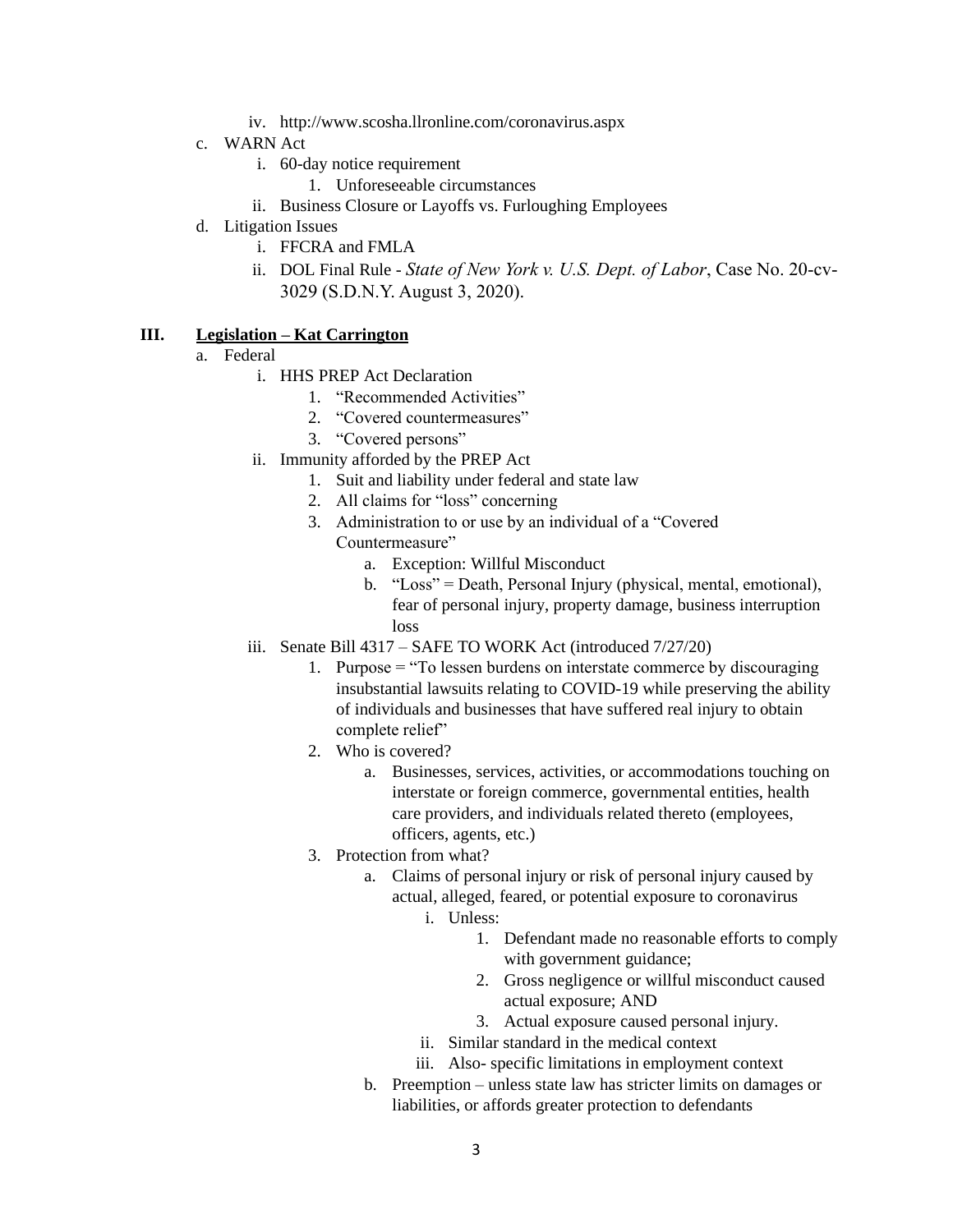- c. Statute of Limitations 1 year
- d. Jurisdiction federal district courts (concurrent original)
	- i. Removal any defendant can remove without the consent of all defendants
- e. Damages limited to economic losses, unless:
	- i. Willful misconduct permits noneconomic losses
	- ii. Punitive damages if injury caused by willful misconduct (capped at compensatories)
	- iii. Also: Collateral Source Rule

- b. State
	- i. Current state of state immunity legislation efforts
	- ii. South Caroline Senate Bill 1259 (introduced 9/2/20); House Bill 5527 (introduced 6/24/20)
		- 1. Who is protected?
			- a. Businesses (profit and non-profit), governmental entities, health care facilities and providers, and any of their officers, agents, employees, etc.
				- i. Must reasonably adhere to "Public Health Guidance" for protection
				- ii. BUT failure to adhere is not negligence per se
		- 2. Protection from what?
			- a. "Coronavirus claim" = any claim arising from COVID-19 from premises, operations, products, services, acts or omissions of individuals, and efforts to prevent or delay spread of virus
				- i. Exceptions:
					- 1. Reckless, willful, intentional misconduct
					- 2. Failing to make any attempt to follow Public Health Guidelines

## **IV. Government Guidance – Mitch Morris and Kat Carrington**

- a. "The Government said I could" as a defense to liability
- b. CDC
- c. FDA

#### **V. Common Law Topics of Interest – Mitch Morris**

- a. Duty
	- i. Test: Foreseeability vs. Policy Decision
		- 1. Authority for notion that a non-medical defendant owes a duty to protect the public from an infections disease the outbreak of which its own negligence did not cause?
			- a. E. coli/listeria food cases, cruise ship norovirus cases, and Legionnaires water pipe cases are all distinguishable
	- ii. Retroactivity/Fair Notice
	- iii. Duty may evolve over time
- b. Breach
	- i. Standard of Care?
		- 1. CDC/State guidance
		- 2. Governmental reliance as a defense The more specific the guidance, the more novel the situation, the greater the reliance interest